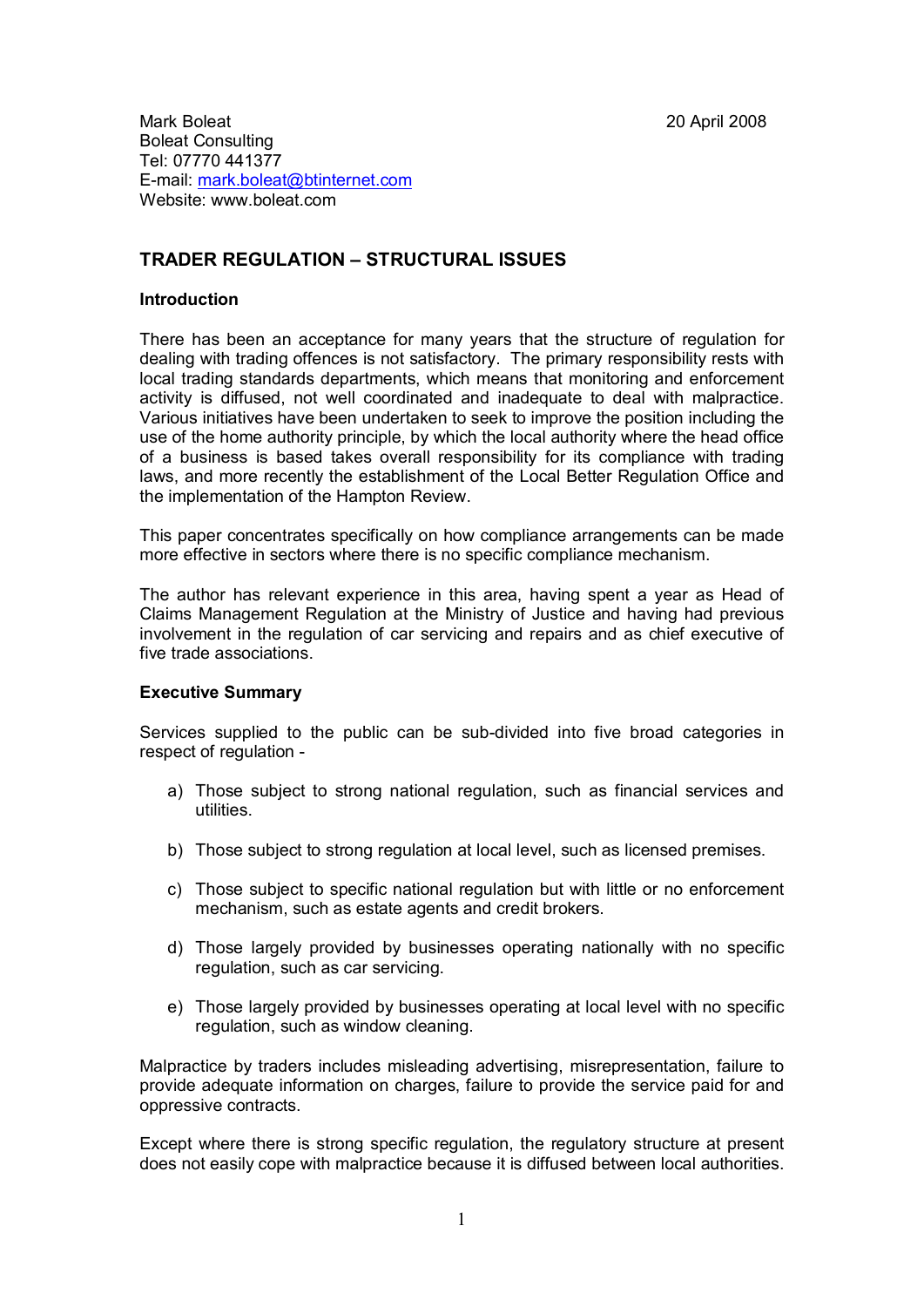There is a need for a model which can work across different sectors of the economy, drawing on the existing expertise of trading standards departments.

A suitable model would be a central unit to develop a programme for dealing with malpractice in specific sectors and to implement that programme directly or through one or more trading standards departments under contract. Funding options include use of regulatory fees where possible, voluntary contributions from relevant businesses and central government funding.

A variation on these arrangements is the "register and enforcement" model whereby businesses are required to pay a registration fee, the proceeds of which are used entirely for enforcement of existing legislation and regulations.

### **Categorisation of Traders dealing with Consumers**

Consumers experience most problems in respect of services rather than goods. Generally, people get what they see in respect of goods, and most goods are manufactured by large businesses against which enforcement action can generally be effectively taken. Services are not tangible, difficult to evaluate and often the consumer does not know when he has suffered detriment. For example, a person selling a house through an estate agent may be very satisfied with the performance of the estate agent not realising that the agent has sold the house for 10% less than it is worth to an accomplice. Similarly, somebody may be satisfied with a car repair or car servicing when in fact what has been charged for has not been done.

Businesses that provide services to the public come under five very broad categories in respect of structure of regulation -

- a) Services subject to a strong national regulatory regime where there is no involvement of local enforcement agencies. These include financial banking, insurance, the utilities, telecommunications, broadcasting, health services and legal services,
- b) Services subject to a strong local regulatory regime, such as licensed premises, sex shops and taxis.
- c) Services that are largely, but not wholly, provided by nationally operating businesses which are subject to specific regulation but where there is either a limited or no enforcement mechanism. The best example is estate agency, which is subject to a negative licensing system by the Office of Fair Trading and specific legislation but there is virtually no provision for enforcement. Other sectors are consumer credit, travel agents and bailiffs.
- d) Services that are provided predominantly, but not entirely, on a national basis where there is no specific legislation or regulation. Such services include car servicing, dry cleaning and funerals.
- e) Services that operate predominantly at a local level where there is no specific regulation. These include restaurants, some retailing, window cleaning and most forms of building and other property related work.

There is a significant overlap between these five groups, in particular, the fourth and fifth groups. For example, much car servicing is done by nationally franchised car dealers but much is also done by local businesses operating from one unit only. Similarly, estate agency comprises both chains and franchises operating nationally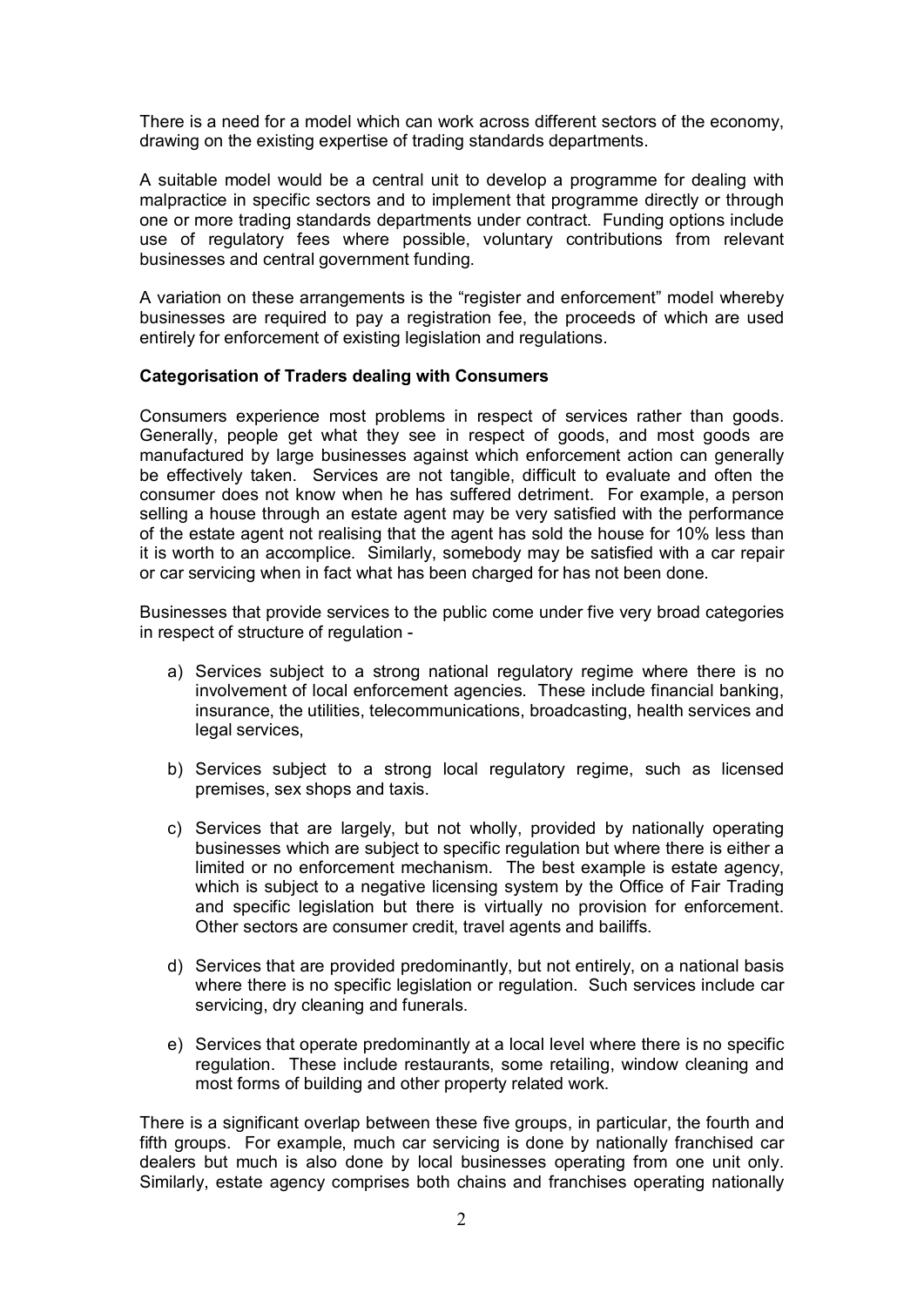and businesses operating from a single local office. However, the broad categorisation is helpful for the purposes of this paper.

#### **Issues**

Malpractice by traders falls into a number of broad categories –

- a) Misleading advertising in the media and on websites.
- b) Failure to give adequate information on charges.
- c) Failure to provide adequate information about the business, particularly on websites and business cards (eg physical address and the name of the business).
- d) Failure to deliver the services paid for.
- e) Oppressive contracts.

The existing regulatory structure is not easily able to handle much malpractice by traders. Clearly, there is no structural problem in the sectors subject to specific regulation, such as financial services, utilities and licensed premises, although in some such sectors there are concerns about the effectiveness of regulation. There are bigger issues in each of the other sectors, including those ostensibly subject to specific regulation, such as estate agency, and those where there is no specific regulation at all such as building work.

Local authorities are responsible for enforcement of the law in respect of trading generally and also some specific areas. Each local authority has its own priorities in respect of trader malpractice and also its own resource position. With a few exceptions, activity by trading standards departments is complaint driven rather than proactive, because there are not the resources for a proactive programme of compliance such as mystery shopping and audits. Nor is there legal provision for such things as audits of businesses unless these are requested by the businesses.

The current arrangements mean that there is little consistency between local authorities. For example, some authorities have developed effective enforcement and compliance mechanisms for building work and car servicing, whereas others choose to give little priority to these areas. Also, there is limited scope to exploit economies of scale and, as a result, substantial reinventing of the wheel. While trading standards officers do network and share best practice, this is not as effective as exploiting economies of scale through a single operation.

The home authority principle works within its limitations. It is concerned with individual businesses rather than sectors. For example malpractice by car dealers is handled by the local authority in which the car dealer is based, which means that different authorities will deal with different car dealers rather than an overall approach to the sector being taken.

There is therefore a position in which enforcement of existing legislation is inadequate and patchy. At the same time government cannot resist the pressure to regulate more and more, putting greater burdens on local authorities to achieve compliance. Home information packs are a recent example of a new regulatory burden on local authorities.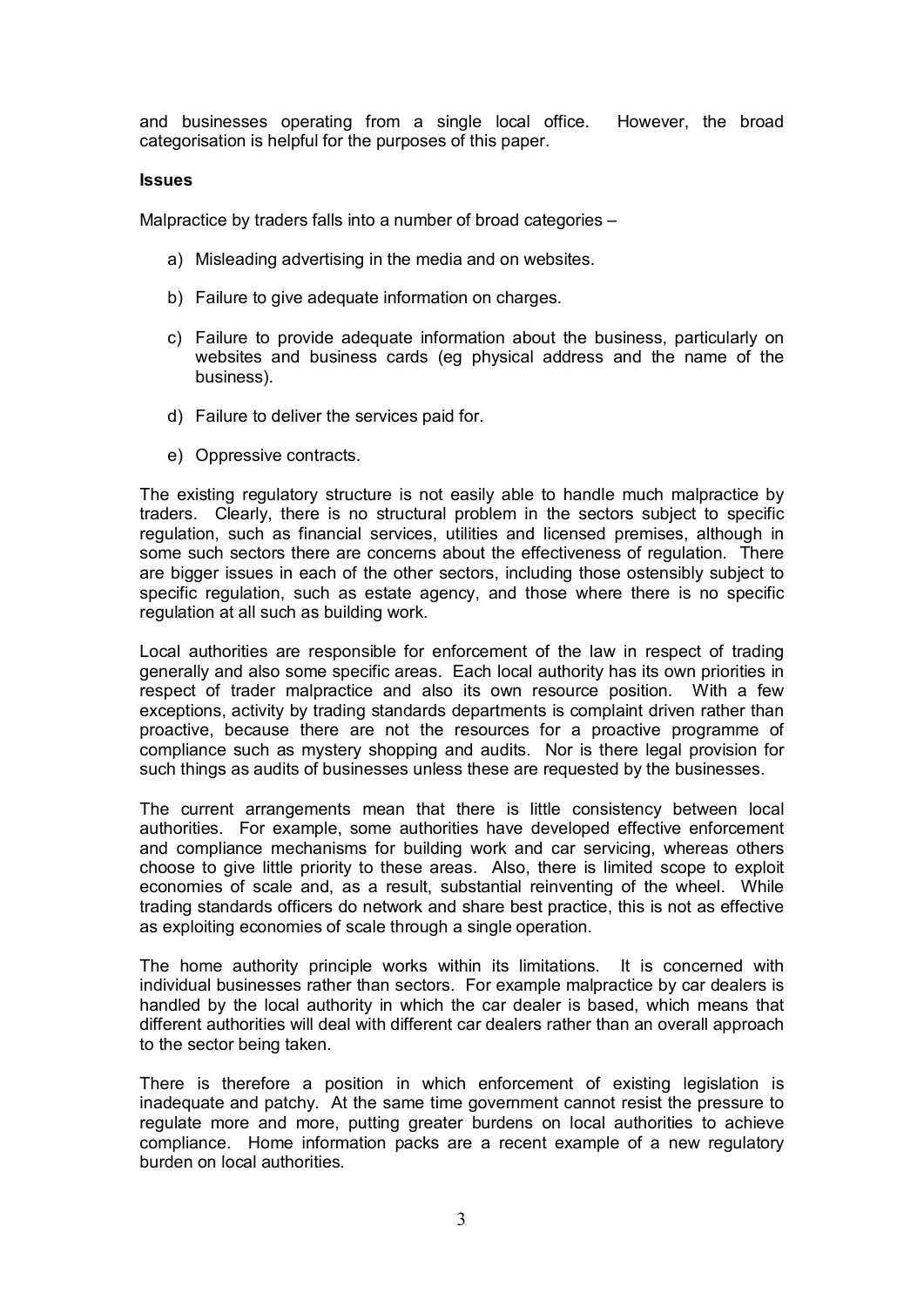## **Principles for Reform**

New arrangements should be built on the basis on four principles -

- a) A model capable of working in different sectors of the economy.
- b) Drawing on the skills and expertise that currently exist within trading standards departments.
- c) Specific programmes aimed at specific sectors, designed to achieve compliance with existing legal requirements.
- d) No new regulations or legislation.

### **Which sectors**

The criteria for the sectors that would most likely benefit from this approach can largely be borrowed from the criteria used by the OFT to invite applications for its approved codes scheme -

- a) known problem areas for consumers
- b) complex products
- c) high-risk transactions
- d) low consumer awareness of products and rights
- e) likelihood of a successful code [successful compliance operation for this approach]
- f) absence of a sector specific statutory regulator
- g) absence of an alternative self regulatory regime.

In 2001 the OFT identified the following sectors as its initial targets -

- a) used cars
- b) car repair and servicing
- c) credit, including debt management and credit repair
- d) funerals
- e) travel
- f) estate agents
- g) direct marketing.

Subsequently, the following have been added to the list -

- a) assistive products
- b) caravans
- c) car repair and servicing
- d) computers
- e) dental (excluding clinical care and insurance)
- f) domestic appliance repair
- g) home furnishing
- h) introduction services
- i) pest control
- j) photography
- k) removers
- l) renewable energy
- m) ticket agents
- n) will writing.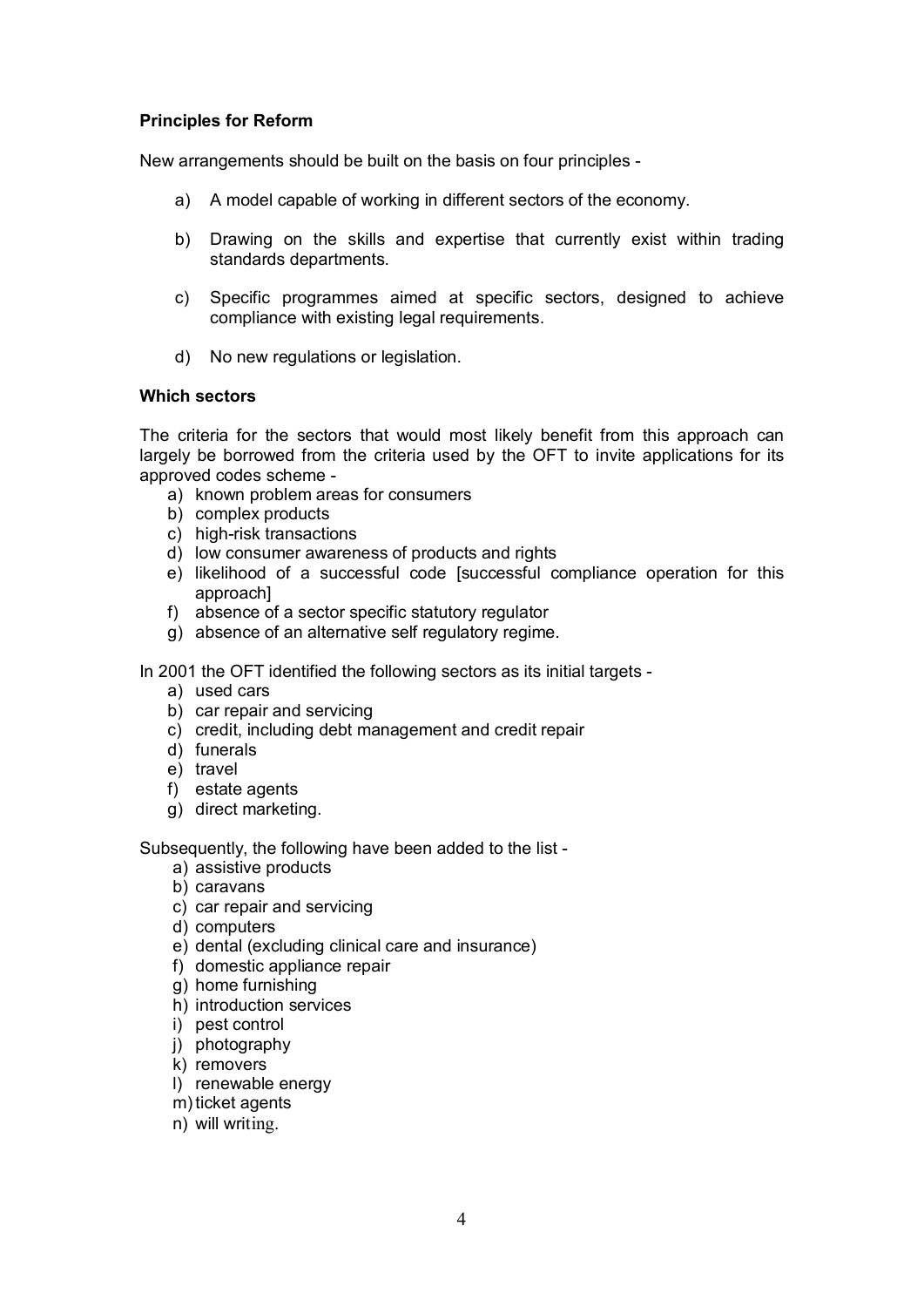Approved codes are currently in place only for the motor trade, estate agents, removers, carpets and direct marketing, although this does not mean that malpractice has been successfully dealt with. There are no approved codes in respect of credit, travel or funerals, three sectors in the original list.

The OFT website also gives details of a variety of scams -

- a) letters predicting the future
- b) pyramid selling and free gift schemes
- c) lotteries, sweepstakes and competitions
- d) foreign money offers and advance fee scams
- e) work-from-home opportunities
- f) online dating a dream partner from overseas
- g) golden investment opportunities
- h) miracle health cures
- i) phishing.

These lists give a good starting point for sectors where the approach outlined in this paper might usefully be tried.

### **A Model for the Future**

Based on these principles it is possible to construct a model which would lead to more effective enforcement of existing legislation and regulation. At the centre of this model would to be a small unit operating within one or both of the Office of Fair Trading and the Local Better Regulation Office. This unit would develop a programme of projects to deal with malpractice for specific sectors, based on enforcing existing legislation and regulation and, where they exist, industry codes of practice. The sectors would be selected by a combination of the unit itself, the OFT and LBRO.

The central unit might run parts of this programme directly but more commonly it would outsource projects, wholly or partially, to one or more trading standards departments selected after a competitive tendering process. The projects would be time limited – generally for between six months and five years, depending on circumstances. Six months might be sufficient for will writing; estate agency might need five years. The central unit would need the capacity to maintain a more limited compliance programme for the sector after the end of the contract period.

Funding of projects would need to be determined on a sector by sector basis. There are four possible sources of funding -

- a) Where there is provision for this, then charges to the businesses being regulated. It may be that in some sectors subject to national regulation but no enforcement, such as estate agency, the legislative provisions allow a fee to be levied.
- b) Voluntary contributions from the industry. These would be most appropriate either where the industry has been calling for statutory regulation thereby implying a willingness to pay for regulation (such as estate agency) or where there are a relatively small numbers of large players (such as car servicing and arguable estate agency as well).
- c) A specific charge to businesses that sign up to compliance with a regulatory regime and submit themselves to a compliance programme. This would be most appropriate where there was an industry code of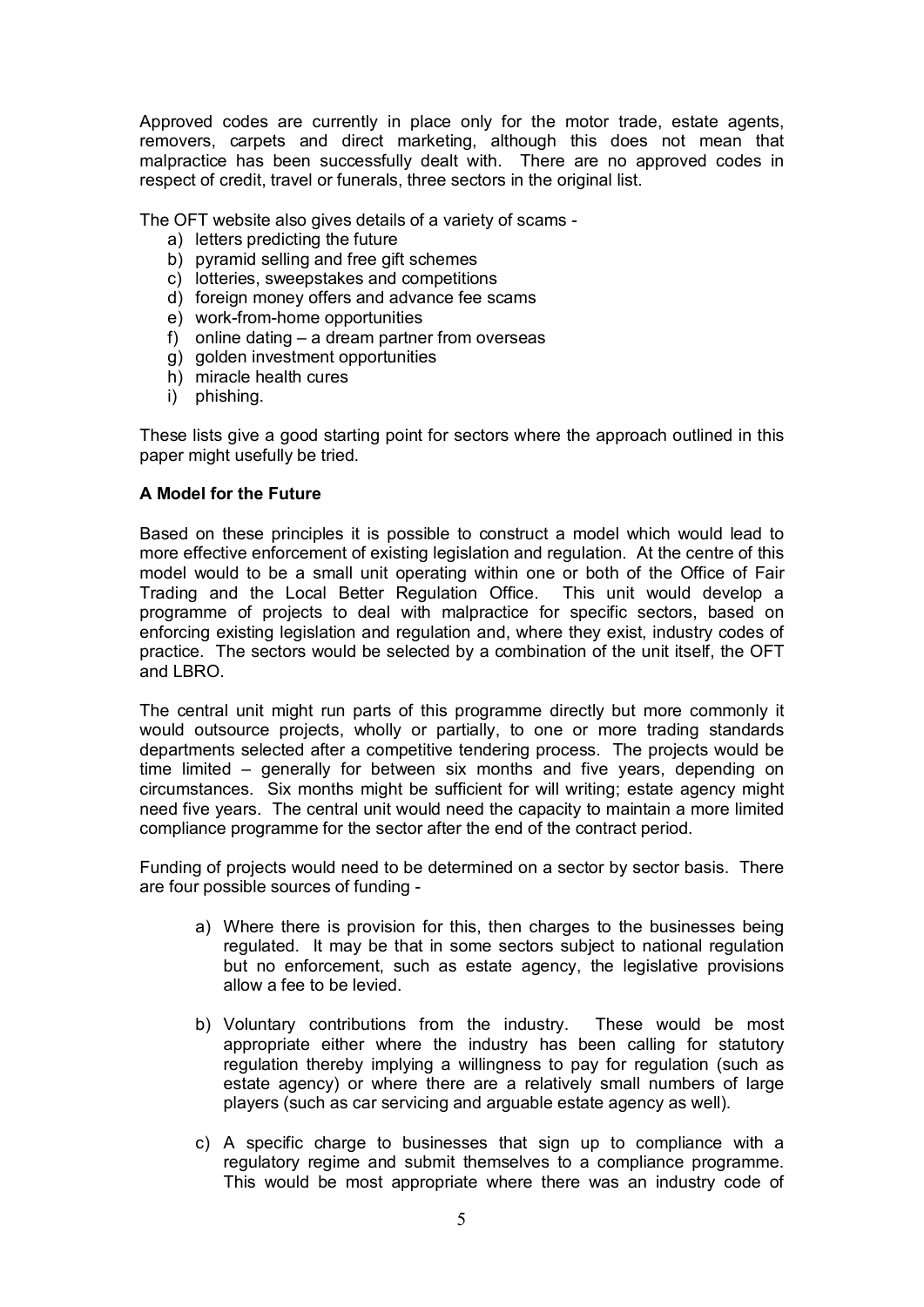practice and a strong trade association. The businesses that "signed up" to the compliance regime could advertise this and hopefully gain a marketing advantage.

d) Government funding, where no other funding was available.

## **A Variation on the Model Requiring a Legal Change**

The model that has been described would work more effectively if there was provision to allow the government to designate sectors in which those wishing to operate were required to register with a specified body and to pay a modest annual fee (typically no more than a few hundred pounds), the proceeds of which would be used entirely to fund compliance and enforcement work. There would be no new regulation. Such an arrangement would have two major advantages. Firstly, one problem for enforcement agencies is actually knowing what businesses exist, where they are, how to contact them and who is running them. Registration would deal with this. The second benefit is that the registration fees would provide the funding for enforcement activity.

## **The model in practice**

The model as described is based on the regulation of claims management businesses under the Compensation Act 2006. In this case there was specific regulation and also the provision to charge fees. However, the regulatory regime is largely based on enforcing existing legislation and regulation, the bulk of the work has been outsourced to a local authority trading standards department and the whole operation is run very economically on a breakeven basis, regulatory fees and costs being around £1.5 million a year. The model is described in more detail in Appendix 1.

Appendix 2 sets out how the model could work in a number of other sectors.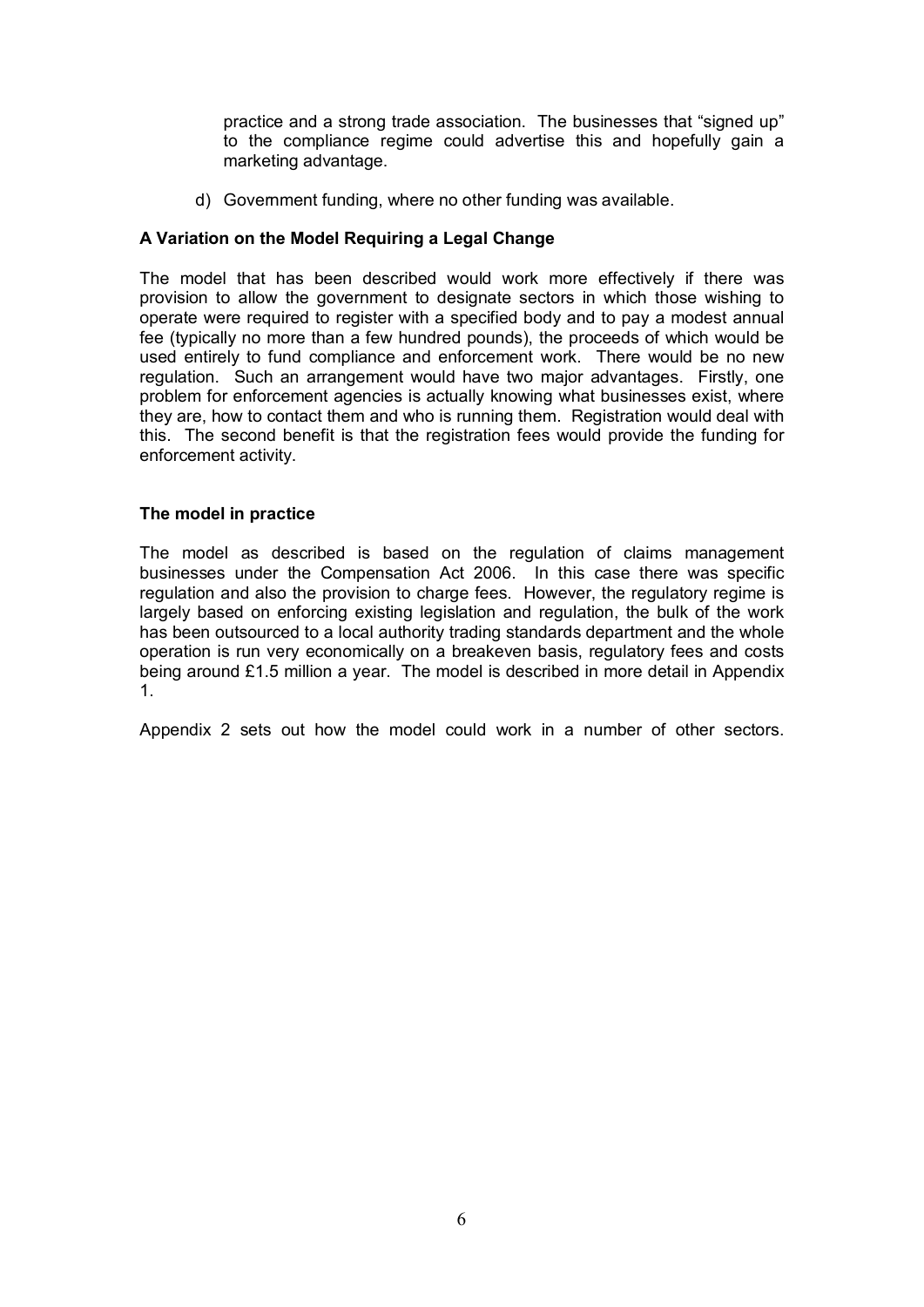# **Appendix 1**

## **Claims Management Regulation**

The Compensation Act 2006, providing for the regulation of claims management activities became law in July 2006. When the decision to legislate was made no decision had been made as to who the regulator would be. The Act accordingly allowed for every type of regulatory structure. The Secretary of State (for Justice) was empowered to —

- a) Establish a new regulator.
- b) Designate an existing body to take on the role of regulator.
- c) Undertake the role of regulator.

A tight timescale was set which ruled out the first option. No other regulator was willing to take on the task. Accordingly, the third option was adopted by default. The model adopted had the following structure –

- a) The Secretary of State is formally the Regulator.
- b) The Secretary of State appoints an individual as "Claims Management Regulator". That individual has responsibility for the implementation of the regulatory regime. However, he is not the designated "regulator*"* but rather exercises the powers on behalf of the Secretary of State. The individual must be a Ministry of Justice official. A suitably qualified outsider was appointed as a temporary civil servant to hold the position initially.
- c) A Regulatory Consultative Group. This has no legal status or powers. It comprises nominees of relevant stakeholders. Its function is to oversee the operation of the regulatory regime and to provide advice and guidance to the Regulator.
- d) The administration of the regulatory regime and compliance and enforcement activity is outsourced on a contract, initially for three years, to a Monitoring and Compliance Unit (MCU). This is responsible for handling and vetting applications for authorisation, maintaining a public register of authorised businesses, monitoring authorised businesses including running or managing an inspection process, enforcing the authorisation conditions, policing the perimeter and taking enforcement action. It has no responsibility that has formally been delegated to the Regulator. Rather, it advises the Regulator when he has to take any decision, for example on the granting of authorisation, the removal of authorisation or prosecutions. The nature of the work fitted in well with the work done by trading standards departments. After an open tender process Staffordshire County Council was selected to provide the service.

The Act provided for fees to be charged to businesses seeking authorisation. The fee scale was borrowed from the Financial Services Authority fees for insurance brokers. In the event in the first full year regulatory fees of £1.5 million were almost exactly equal to the costs of regulation.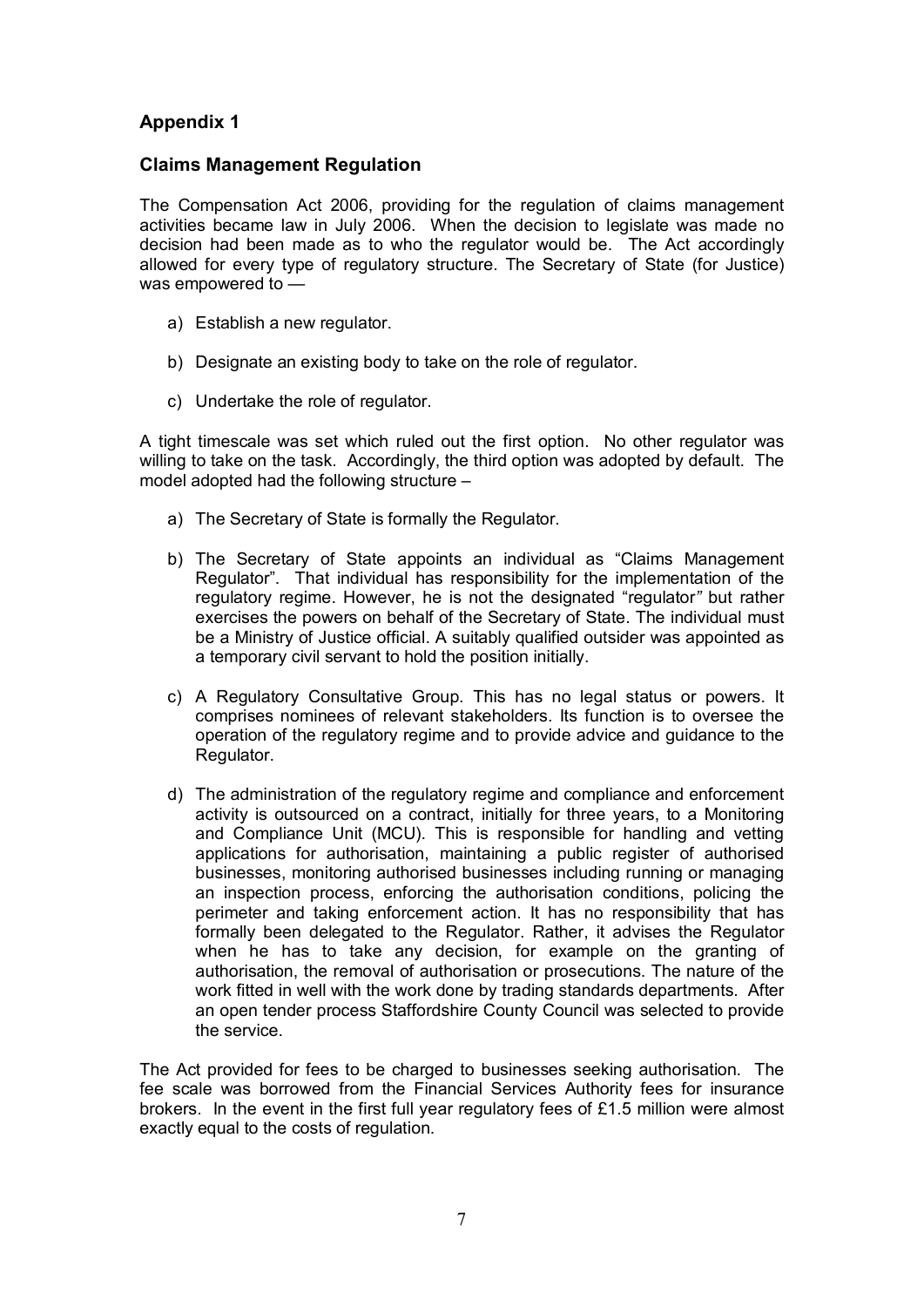The Rules of Conduct that businesses must comply with are very brief. Mostly they require compliance with existing laws and regulations. There are just a few specific requirements (such as a prohibition on cold calling in person and a requirement to have a 14 day cooling off period).

The structure proved to be effective -

- a) The Act became law in July 2006, Staffordshire County Council was awarded the contract to provide the MCU in September 2006, applications for authorisation were invited from November 2006, and the offence of operating without authorisation was activated in April 2007. The nine month period between royal assent and full implementation is probably without precedent; two to three years is more normal.
- b) The arrangement can be extended (the contract has already been extended by a year), upsized or downsized relatively easily.
- c) The arrangement is low cost an entire regulatory structure for an annual cost of £1.5 million. (In passing the arrangement suggests that the Hampton view that small regulators are inefficient is at least questionable.)
- d) Malpractice has been successfully deal with. The strategy for dealing with malpractice was devised by the Regulator and permanent Ministry of Justice officials; the MCU was responsible for implementation. The strategy relied heavily on a thorough authorisation process and a highly targeted enforcement programme.

A full description of the model and the impact of regulation can be found in the resource centre at www.boleat.com.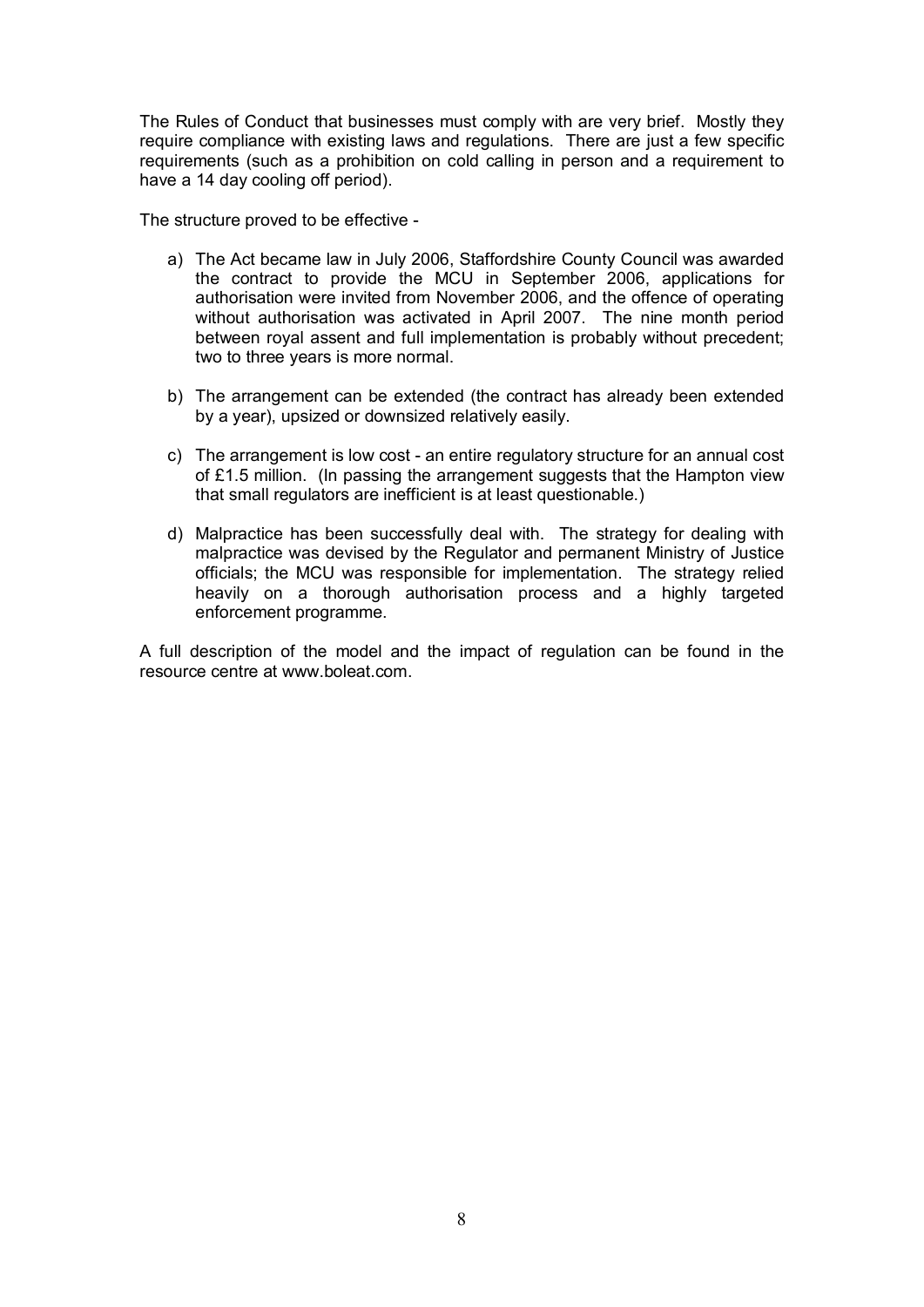# **Appendix 2**

## **Examples of how the model could be used in specific sectors**

### **Estate agency**

Estate agency is an area where there is substantial malpractice. Estate agents are subject to the law of the land which is particularly relevant in matters such as misleading advertising and misrepresentation. There are also specific legal requirements in estate agency legislation, including most recently in the Consumers, Estate Agents and Redress Act 2006. Under the 2006 Act estate agents must belong to an ombudsman scheme. However, there is no enforcement mechanism for all of this regulation. Rather, with a very small staff, the OFT and the ombudsman act on the basis of complaints. As this is an area where consumers do not know that they have been ripped off, this mechanism is inadequate to deal with malpractice.

Under the proposed model the central unit would analyse the huge amount of existing data on malpractice and develop a program designed to deal with it. In this particular case the programme would concentrate heavily on mystery shopping to test such matters as where estate agents fail to pass on offers or seek to give more favourable treatment to purchasers buying other services from them. Based on the results of mystery shopping, strong enforcement action would be taken which would send a clear message to other estate agents. The intention would be to force all businesses to ensure that they complied with legal requirements otherwise they would face regulatory action. In this particular case, funding for such an operation, which might perhaps run to  $£3$  million to  $£4$  million a year for three or four years, could be sought from the estate agency industry as for years it has been arguing for stronger regulation.

#### **Car servicing and repairs**

The total market for car servicing and repairs is huge. In round terms, the UK car servicing and repair market is worth around £10 billion a year. The market lends itself to malpractice. The product is purchased because it has to be rather than because of any intrinsic value. There is a huge imbalance of knowledge between the businesses providing the service and the customer. The customer often does not know what needs to be done to the car, what has been done to it after service or repair and is generally in no position to assess value for money.

Specifically, the market has the following characteristics, all of which are well supported by evidence –

- a) Work that should be done is not done.
- b) Work is done that is not necessary.
- c) Work is charged for that has not been done.
- d) Work is done very poorly.

There is ample evidence to demonstrate the extent of malpractice. The most comprehensive analysis was commissioned by the Department of Trade and Industry in 2002. This included as extensive mystery shopping exercising involving vehicles into which seven faults were introduced. The main conclusions on garage servicing were –

a) Only 5% of garages surveyed were rated very good indicating that they had carried out a thorough service, according to the manufacturer's service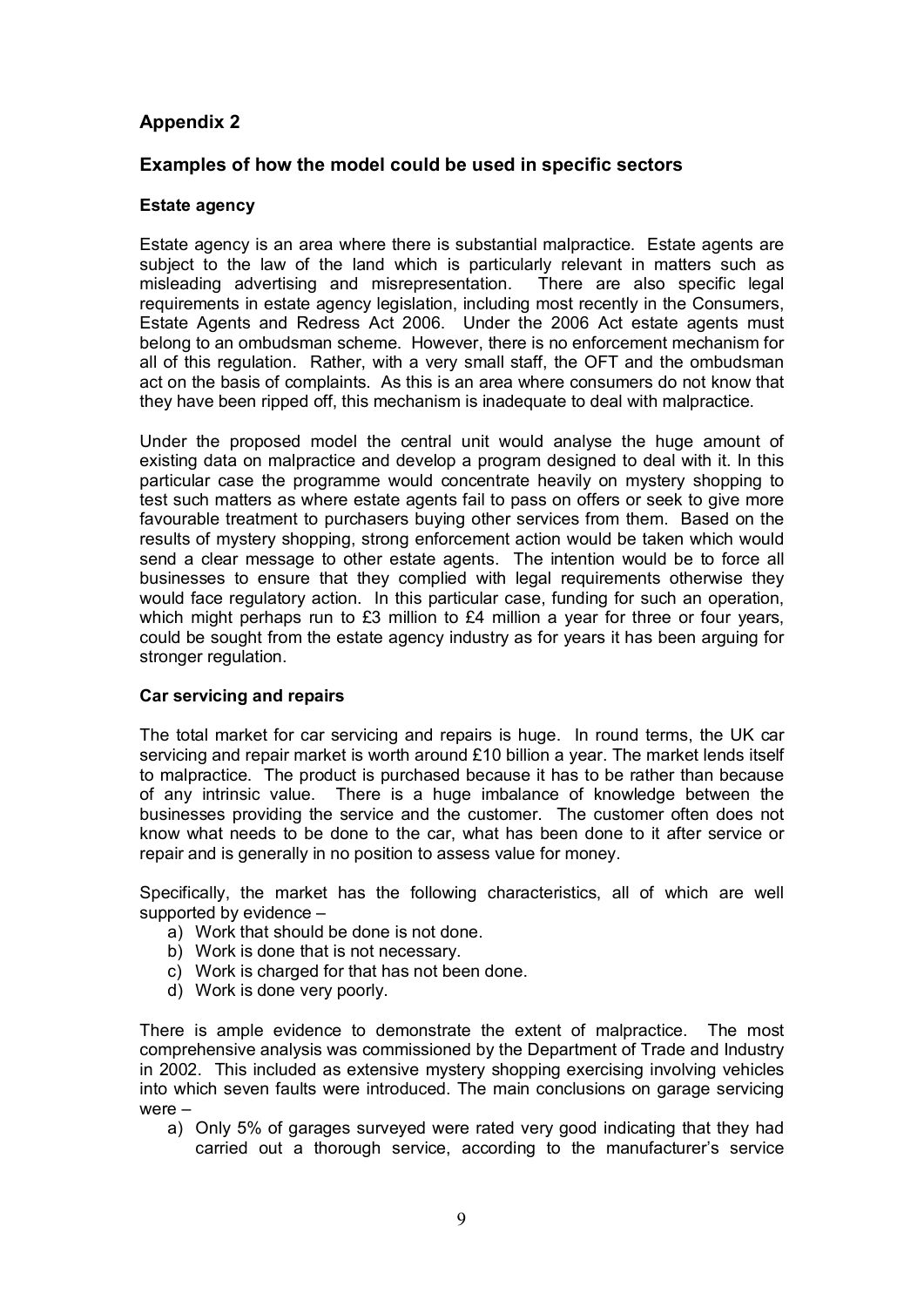schedule, rectified all the introduced faults and other defects found prior to service.

- b) 51% were rated either poor or very poor.
- c) 17% of garages carried out unnecessary work.
- d) 40% of garages missed or did not replace at least one item on the service schedule. For female car owners, the figure was 58%.
- e) 86% of garage missed at least one of the introduced faults and 17% missed all four introduced faults.
- f) Dealers charged women, on average, £50 (26%) more than men.

The findings for fast fit centres were similar.

On the basis of this data, it seems reasonable to argue that the extent of consumer detriment must be at least 20% of total consumer expenditure, that is around £2 billion a year.

The government has put this issue into the "too difficult" category and has made empty threats to the motor trade which has treated them accordingly. Various attempts have been made to implement a code of practice, as yet none with significant success.

The approach here should be very similar to that for estate agency. Mystery shopping and prosecution of offenders is essential to force businesses to stop malpractice. The large motor dealers could be requested to make a contribution to the costs of running the regulatory system, or a system could be developed in which garages paid a fee for voluntarily registering and being subject to regular audits, in exchange for which they would receive some recognition.

## **Bailiffs**

For over five years the government has been considering various options for regulating civil enforcement agencies (largely synonymous with bailiffs). It has recently reaffirmed its preferred option for the Security Industry Authority (SIA) to be the regulator. However, it is doing this with no enthusiasm. A 2001 green paper outlined options for the future structure for the regulation of enforcement services. Responses indicated a consensus in favour of regulation. The government subsequently identified the SIA as the appropriate body for regulating the sector and a proposal to this effect was published in March 2003. Following a further consultation, in March 2008 the government has reaffirmed that the SIA should be the regulator, but has not taken the matter further forward.

If the government firmly believed that the SIA was the appropriate body to regulate civil enforcement agencies then this would have been completed by now, bearing in mind that the proposal was made as long ago as 2003. The March 2008 Ministry of Justice paper *Regulation of Enforcement Agents* produces no argument as to why the SIA should be the regulator. The exact wording in the Ministry of Justice paper is-

"We recommend regulation by the SIA. The SIA has a stakeholder engagement strategy and engages with each stakeholder using methods appropriate to that specific group or individual. The benefit of the SIA option would be that they would establish networks that will enable these diverse interests and individuals to contribute to SIA policy-making in a constructive manner."